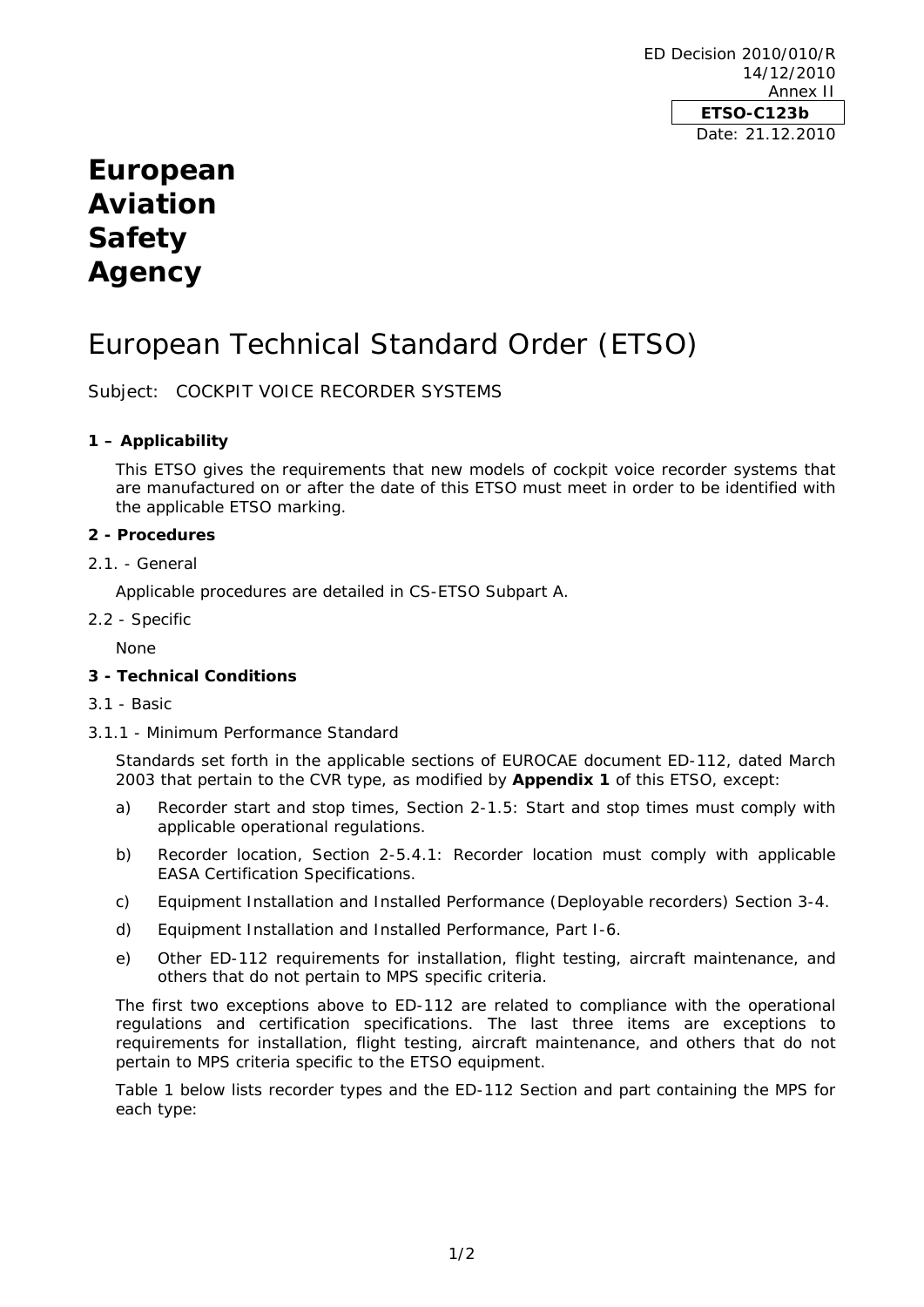## **Table 1. Recorder MPS Requirements**

| <b>Recorder Type</b>                  | <b>ED-112 Reference</b>          |
|---------------------------------------|----------------------------------|
| Single CVR                            | Section 2 and Part I             |
| CVR function in a deployable recorder | Section 2, Section 3 and Part I  |
| CVR function in a combined recorder   | Section 2, Section 4, and Part I |

See Appendix 1 for size, shape, and identification standards for crash protected enclosures.

3.1.2 - Environmental Standard

See CS-ETSO Subpart A paragraph 2.1

3.1.3 - Computer Software

See CS-ETSO Subpart A paragraph 2.2

3.1.4 - Electronic Hardware Qualification

See CS-ETSO Subpart A paragraph 2.3.

- 3.2 Specific
- 3.2.1 Failure Condition Classification

Failure of the function defined in paragraph 3.1.1 of this ETSO has been determined to be a minor failure condition. The applicant must develop the system to at least the design assurance level commensurate with this failure condition.

Note: The failure classification is driven by the accident investigation need.

#### **4 - Marking**

4.1 - General

Marking is detailed in CS-ETSO Subpart A paragraph 1.2

- 4.2 Specific
- 4.2.1 Lettering

EUROCAE ED112-Section 2-1 paragraph 2-1.16.3 requires the lettering on the recorder to be at least 25 mm in height. Where it is considered impractical to incorporate lettering of this height due to the size of the recorder case, the applicant may propose an alternative height provided that the size is adequate in relation to the size of the unit and allows easy readability.

4.2.2 - Marking recommendation

Marking in French: "ENREGISTREUR DE VOL NE PAS OUVRIR" is optional.

#### **5 - Availability of Referenced Document**

See CS-ETSO Subpart A paragraph 3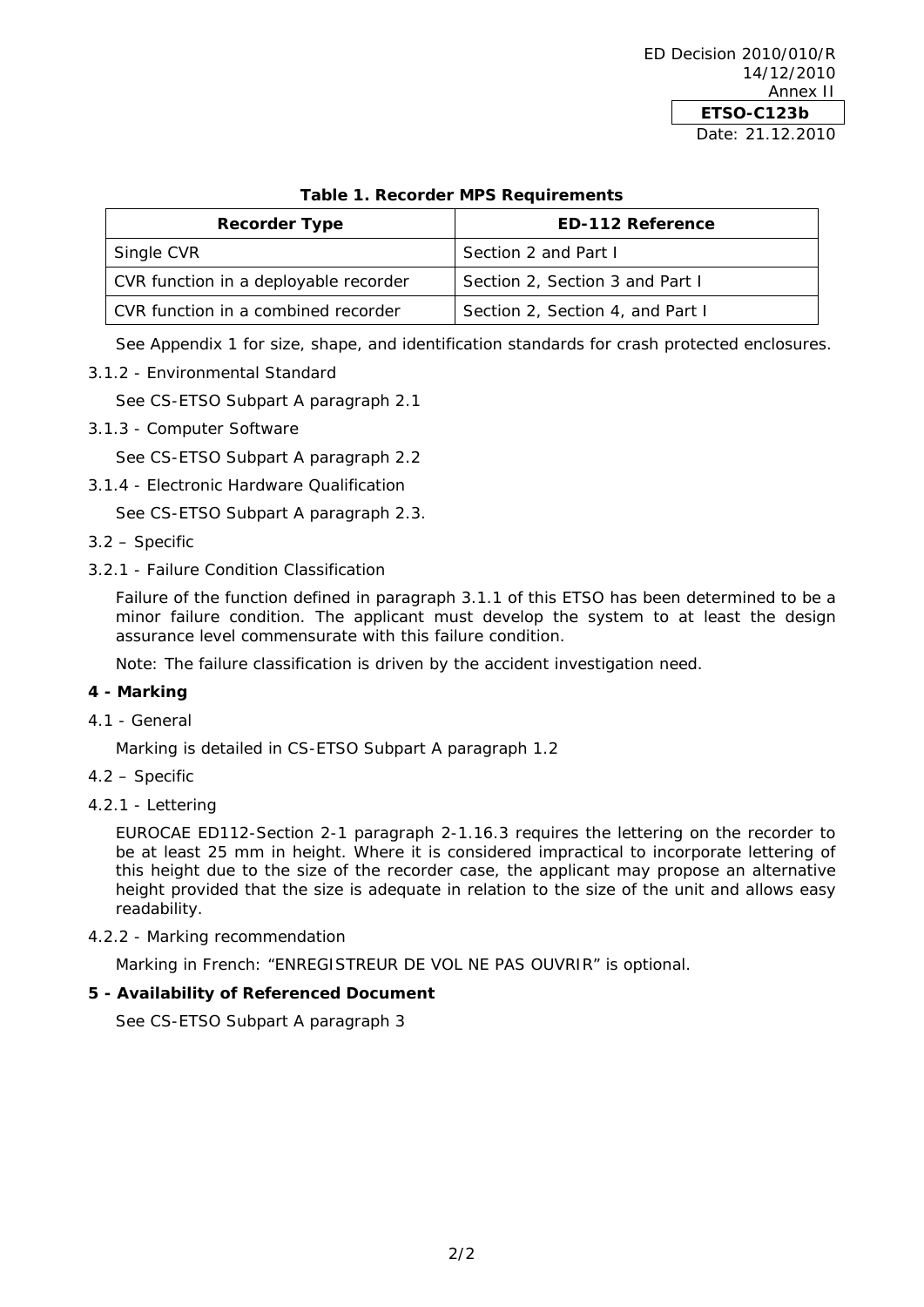#### **APPENDIX 1**

#### **STANDARDS FOR CRASH PROTECTED ENCLOSURE**

#### **1 - Physical Size.**

As technology allows for increased miniaturisation, manufacturers continue to shrink the crash enclosure. Now, the enclosure can be very difficult to find in wreckage. The sum of the height (a), width (b), and depth (c) of the crash enclosure must be 23 cm (9 inches) or greater. Each of these major dimensions must be 5 cm (2 inches) or greater. Here are five examples of a crash enclosure and the minimum required dimensions:

NOTE: The dimensions of the crash protected enclosure shall not include the underwater locator beacon (ULB) or its attachment hardware.

#### **2 - Identification.**

Paint the crash enclosure according to CS 23.1457 $(q)$ , 25.1457 $(q)$ , 27.1457 $(q)$ , or 29.1457(g) and mark in accordance with paragraph 4 of this ETSO.



**Figure 1. Crash enclosure shaped like a rectangular prism.**

**--------------------------------**

Apply minimum dimensions to the major axis (a), minor axis (b), and length (c) of the enclosure.



**Figure 2. Crash enclosure shaped like an elliptical cylinder. --------------------------------**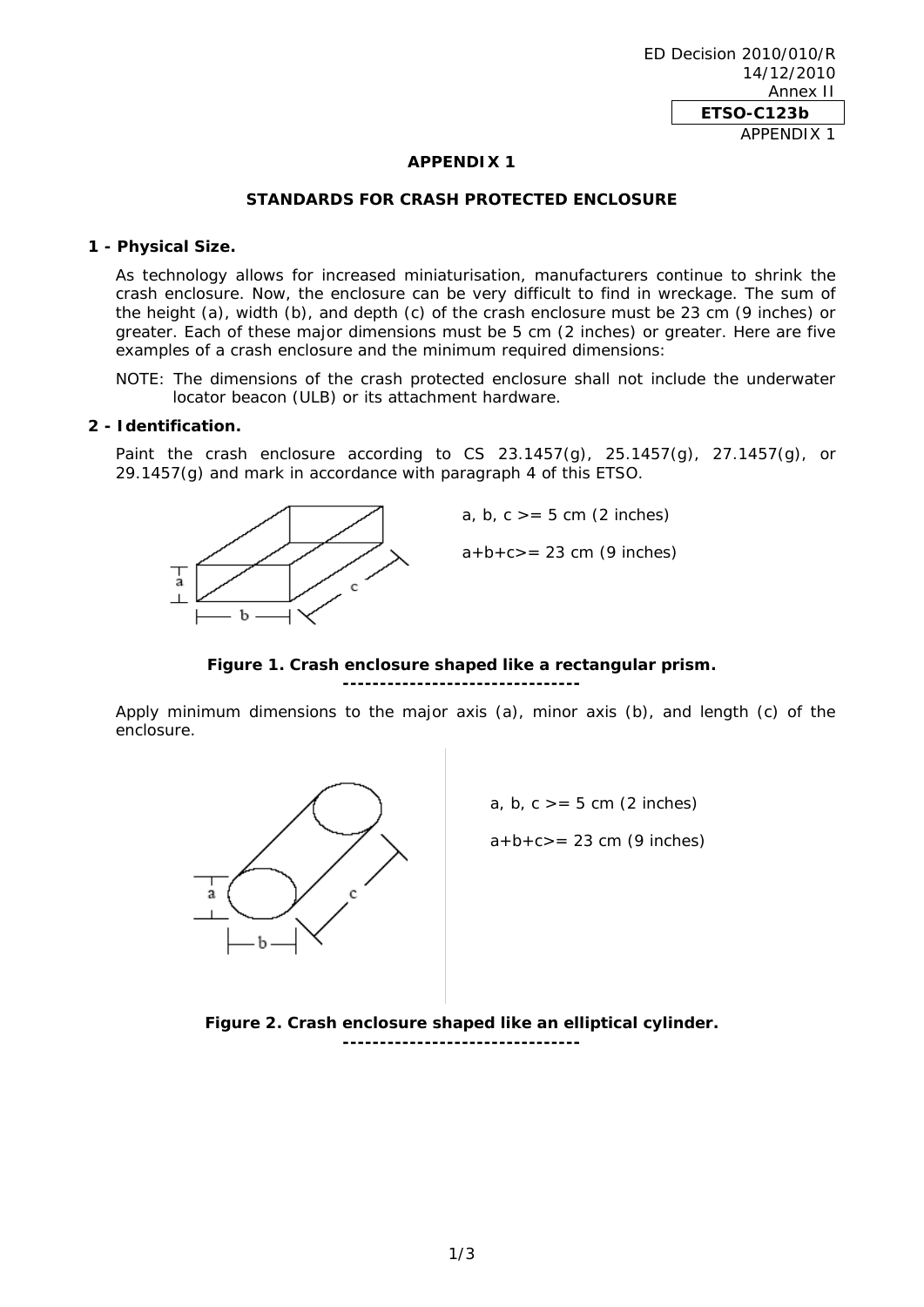ED Decision 2010/010/R 14/12/2010 Annex II **ETSO-C123b**  APPENDIX 1

Height, width, and depth are all equal to the diameter of the sphere which must be equal to or greater than 7.7 cm (3.0 inches) because of the,  $a + b + c$  >= 23 cm (9 inches), requirement.



**Figure 3. Crash enclosure shaped like a sphere.** 

**--------------------------------** 

Dimensions a, b, and c are not necessarily equal



a, b,  $c \geq 5$  cm (2 inches)

 $a + b + c = 23$  cm (9 inches)

**Figure 4. Crash enclosure shaped like an ellipsoid hemisphere.** 

**--------------------------------** 

2/3